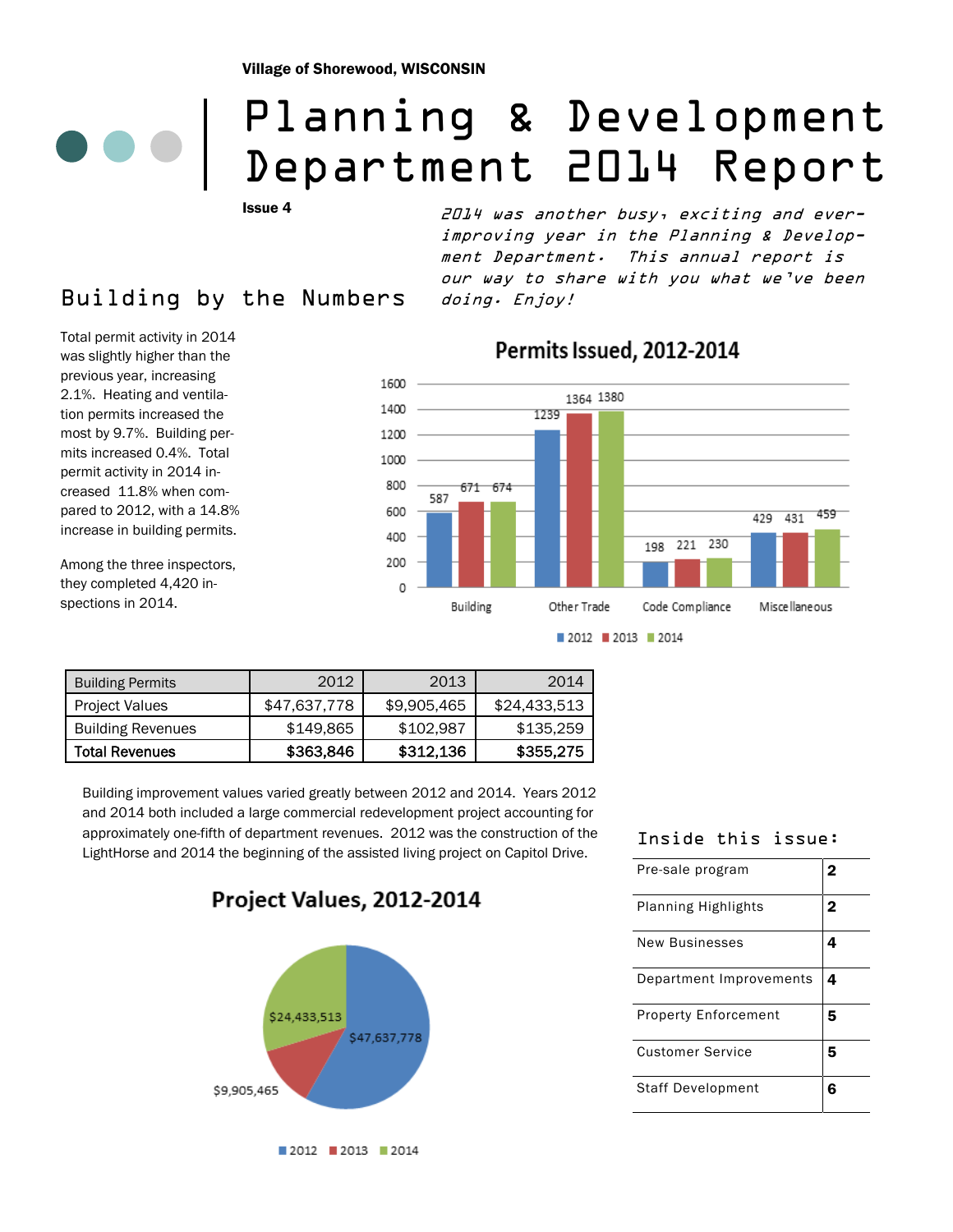Property owners continue to invest in their homes.

Home improvement permits continue to rise with the largest investment in renovation projects and new roofs. Single family homes show the largest number of issued building permits as expected as they comprise the largest portion of dwelling types in the Village.

| <b>Building Permits Issued</b><br>by Use | 2012 | 2013       | 2014       |
|------------------------------------------|------|------------|------------|
| Commercial/Multifamily                   | 46   | 56         | 47         |
| Single Family                            | 449  | 462<br>123 | 477<br>123 |
| Duplex                                   | 87   |            |            |
| Condo                                    | 3    | 12         | 11         |
| Type of Building Im-<br>provement        |      |            |            |
| Addition/Alteration                      | 31   | 22         | 33         |
| Concrete/Foundation                      | 28   | 48         | 60         |
| Deck/patio                               | 48   | 36         | 31         |
| Demolition                               | 9    | 12         | 13         |
| Driveway                                 | 16   | 25         | 24         |
| Fence/wall                               | 70   | 79         | 76         |
| Garage/shed                              | 17   | 22         | 16         |
| Renovation                               | 104  | 156        | 155        |
| Roof                                     | 141  | 150        | 173        |
| Other                                    | 123  | 121        | 93         |
|                                          | 587  | 671        | 674        |

### Pre-Sale Applications by Use

| <b>Building Type</b> | 2013 | % of To-<br>tal | 2014 | % of<br><b>Total</b> |
|----------------------|------|-----------------|------|----------------------|
| Single Family        | 143  | 65%             | 148  | 64%                  |
| <b>Duplex</b>        | 37   | 17%             | 49   | 21%                  |
| Condominium          | 38   | 17%             | 30   | 13%                  |
| Commercial           | 1    | 0.5%            | 1    | 0.4%                 |
| Multifamily          | 2    | 0.9%            | 2    | 0.9%                 |
|                      | 221  |                 | 230  |                      |

| <b>Building Type</b> | <b>Number Properties</b> | % of Total |
|----------------------|--------------------------|------------|
| <b>Single Family</b> | 2386                     | 62%        |
| <b>Duplex</b>        | 816                      | 21%        |
| Condominium          | 452                      | 12%        |
| Commercial           | 118                      | 3.0%       |
| Multifamily          | 101                      | 2.6%       |
|                      | 3873                     |            |



### Pre-Sale Program

The number of properties inspected under the Pre-Sale Code Compliance Program across the past eight years ranges between 168 and 249 and represent 4% to 5% of the total number of parcels in the Village.

The majority of inspections completed are for single family homes. The table also breaks down properties by building type throughout the village, showing that the number of properties inspected are proportionate to the total number of building types represented in the Village.



### Total Pre-Sale Applications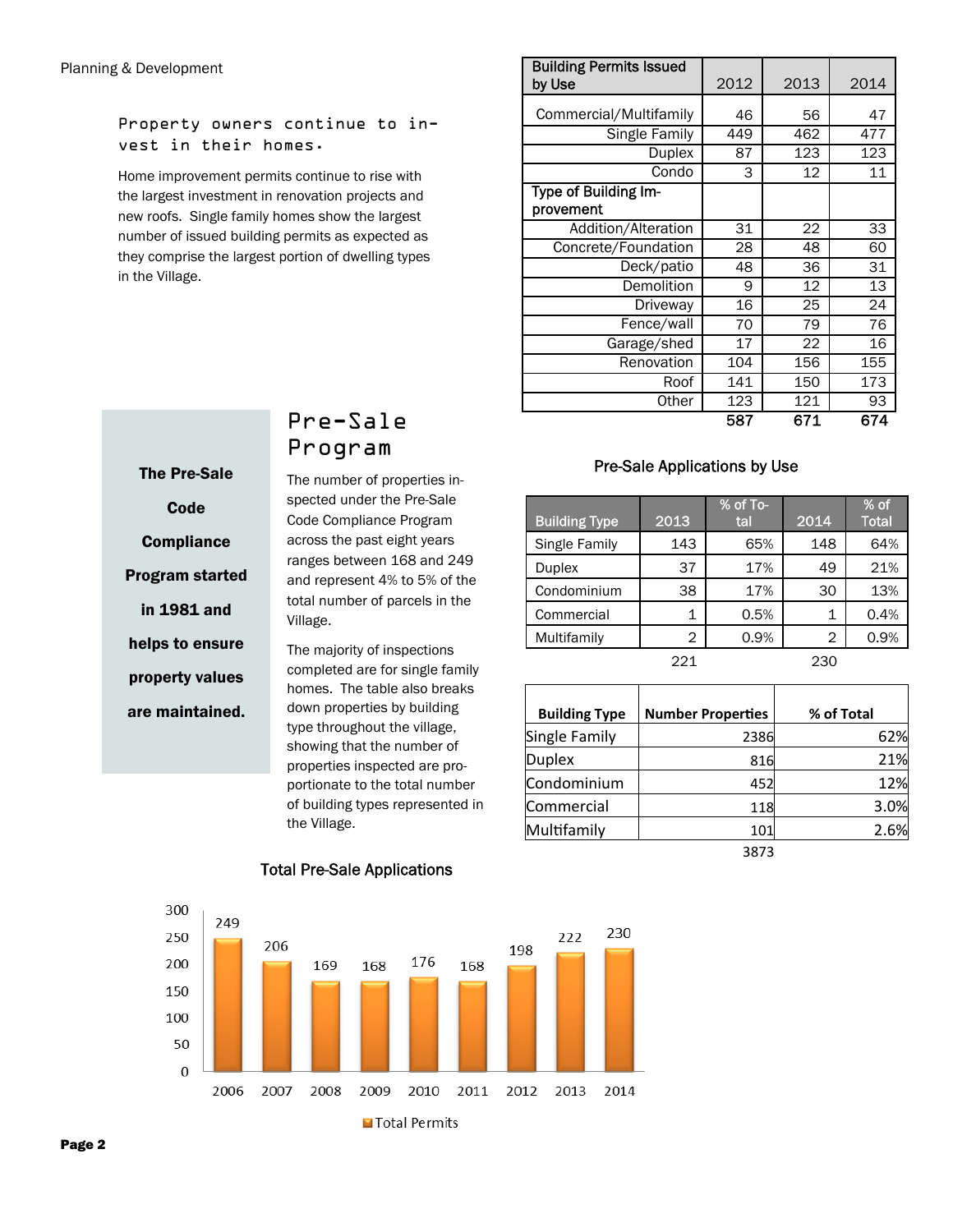## Development & Planning Highlights

Add another year of exciting projects in Shorewood. 2014 saw the approvals for the Metro Market and Mixed Use development along North Oakland Avenue and the start of construction for Harbor Chase assisted living and memory care facility on Capitol Drive.

Planning staff coordinated necessary approvals and completed site plan reviews for both projects.

### Central District Master Plan Update

Planning staff assisted with the coordination, communication, and overall oversight for updating the Central District Master Plan that began January 2014. Final consideration is scheduled in early 2015. Staff completed a parking study as part of the plan.



### Plan Commission Activities included the following:

-A Planned Development District Zoning Amendment application (4 meetings) -Two zoning amendment recommendations by staff for solar panels and antenna -Recommendation of Central District Master Plan to Village Board (2 meetings) -Two conditional use applications for installation of solar panels -Three conditional use applications for 2 resale businesses and 1 carryout business -Two conditional use applications for temporary businesses -Two special exception applications for parking within the corner side yard setback

## Bike Share and Car Share

Planning staff coordinated the implementation of a car sharing service in Shorewood, adding another transportation alternative for the community to choose from. Vehicles are located in the 4400 Oakland public lot and the 3500 Oakland lot.

Bike sharing service was also a hot topic in 2014 in

Shorewood and Milwaukee. Staff submitted a Federal Transportation Alternative Program grant application early in the year. TAP announced in July that Shorewood would be awarded funding for nine stations. Staff continues to work with the WIS DOT and Midwest Bike Share to administer the program.

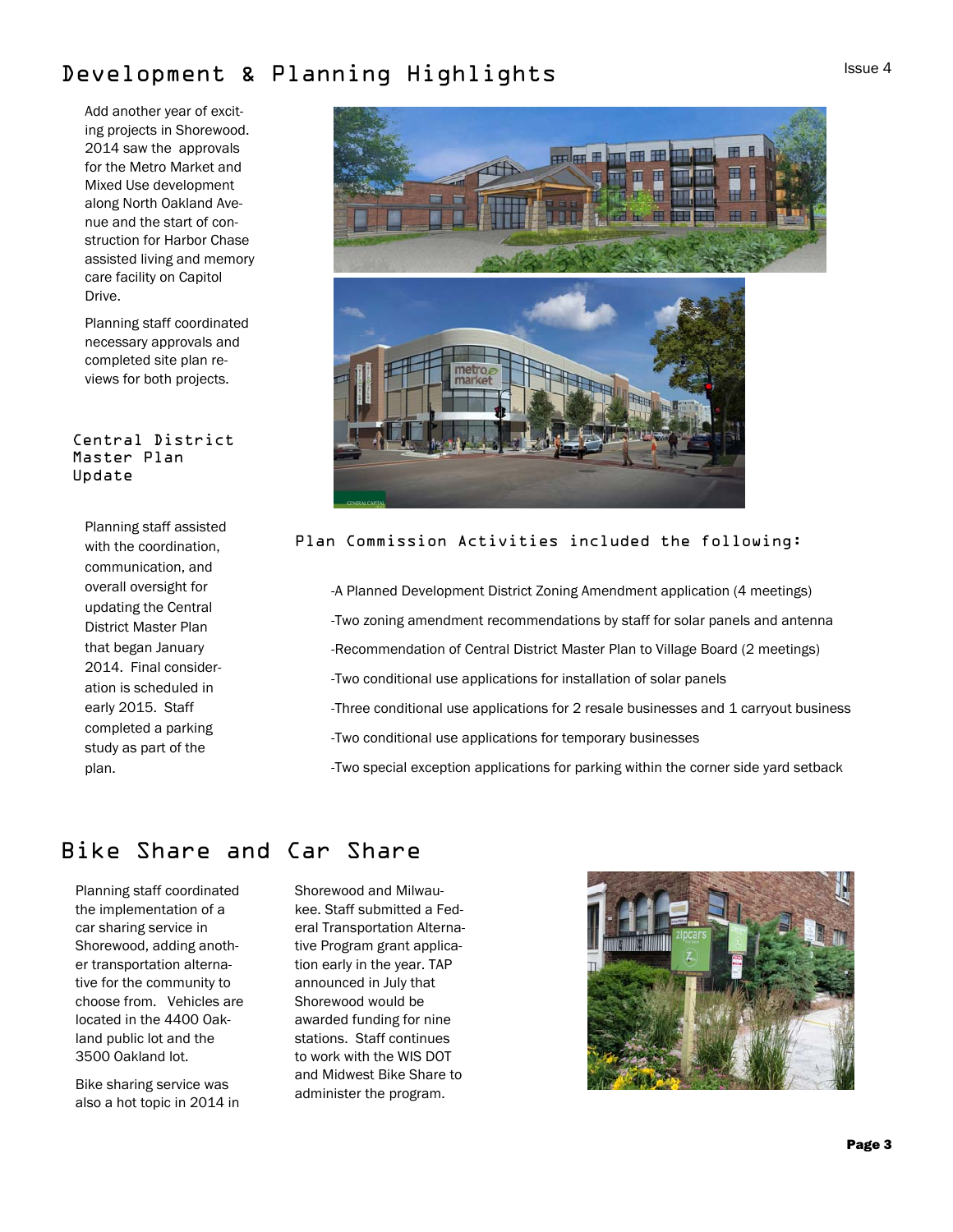## Businesses

Planning & Development continued to meet with prospective businesses, going through the process of opening as well as highlighting the many benefits of Shorewood. The new website also helped in making information more accessible and better organized.

### **New Businesses 2014**

| Rethreads, men and women's consignment. 1920 Capitol |
|------------------------------------------------------|
| Sunshine Massage. 1409 Capitol                       |
| North Shore Boulangerie. 4401 Oakland                |
| The Chocolate Factory. 4330 Oakland                  |
| MKE Movement, personal training. 1922 Capitol        |
| Chemistry in Place, design services. 1712 Capitol    |
| Lifestyle Acupuncture. 1431 Capitol                  |
| Nino's Southern Cuisine, 4475 Oakland                |
| Clicks, athletic footwear. 1916 Capitol              |
| Rozek Law Office, 3970 Oakland                       |
| Trilogy Hair Salon. 1425 Capitol                     |
| Groom for Men. 3575 Oakland                          |
| Draft & Vessel. 4417 Oakland                         |
| Milwaukee Psychiatric Physicians. Capitol Drive      |
| Integrative Massage & Body Work. 3970 Oakland        |
|                                                      |

| <b>Business Ownership Change</b>  |  |  |  |
|-----------------------------------|--|--|--|
| Shorewood Coin Shop. 4409 Oakland |  |  |  |
| Grande Flowers. 1433 Capitol      |  |  |  |
| Nana Asian Fusion. 4511 Oakland   |  |  |  |
| Oakland BP, 3624 N, Oakland       |  |  |  |
|                                   |  |  |  |

## Occupancy Renewal

Business

Two years ago a 5-Year occupancy renewal program started. So far 47 businesses have participated. The purpose of the program is to ensure commercial spaces are safe and properties are maintained. Staff will complete a full cycle of all businesses by 2018.

## LEAN & Process Improvement

### 2014 was the year for continuous process improvements

New Property-Building Application System

In March the department went live with a new building permit software. It is a comprehensive and robust system that will allow the department to track projects, improve processes and decrease paperwork. With the new system, inspectors update permit records entirely while in the field.

Staff spent many days training on the new system and participate in ongoing training to utilize the system to its fullest capacity. Crystal Kopydlowski was an integral part in scrubbing the data imported into the new software.

#### Paperless

In June staff made the first attempts in going paperless with new permit applications being scanned into the new building software system. Efforts are being made to decrease incoming and outgoing paper applications, promoting email correspondence.



Online Permit Payments in the near future

In the beginning of 2014 Crystal Kopydlowski completed creating fillable PDF applications for the departments 24 forms, adding the ability to email directly to the department.

With that, the department began investigating the ability to receive permit application fees online. The new payment option will be available early 2015.

Examples of Other Process Improvements

\*Code Compliance Inspector Tim Koepp streamlined alley inspections to synchronize with garbage pickup.

\*Building Inspector David Henson improved how multi-building improvement projects are administered, decreasing administration time

\*Administrative Assistant Crystal Kopydlowski completed scanning property surveys for easy accessibility and file sharing.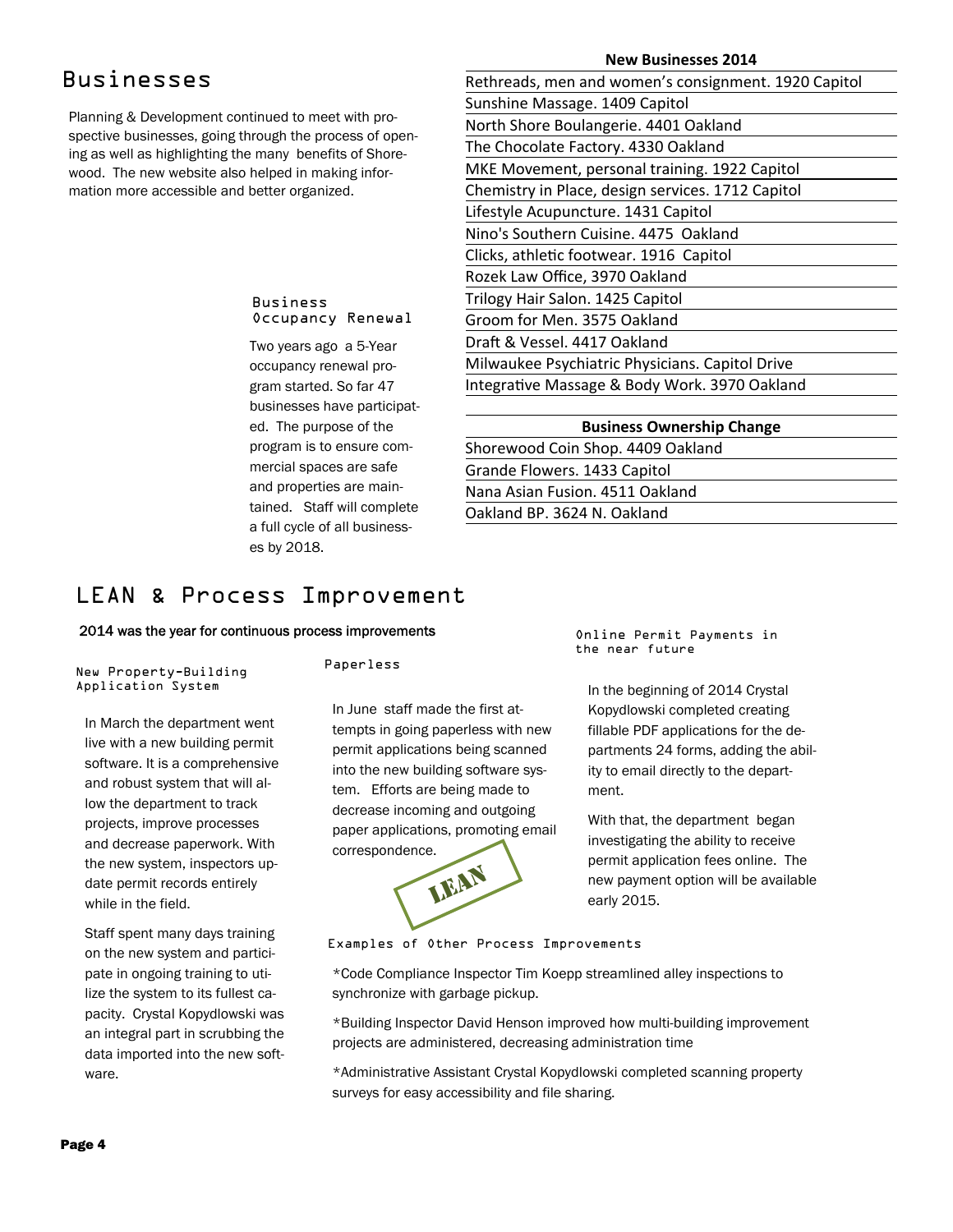## Property Enforcement

2012

2013

The number of property enforcement correction orders nearly doubled in 2014 compared to the number issued the previous year as the department was short one inspector for half the year. Efforts focused on permit related items and complaints. Numbers were lower in 2010 because of inspection efforts following two flood events.

### **Total Citations & Properties, 2012-**2014 200 41 144 37 150 41 15 100 20 Citations Iss 0

2014

## **Total Correction Orders**



Property Complaints, 2012-2014

60

40



The Code Compliance Inspector inspects all property complaints, determining if a violation exists. Between 60% to 70% of complaints result in correction notices to the property owners.

## Customer Service

Since 2012 the department mails customer service questionnaires monthly to contractors and homeowners who were issued permits. The department has a 25% response rate with very positive feedback.

| <b>SURVEY QUESTIONS</b>                                    | <b>Yes</b>            | % Yes | <b>No</b>           | % No | <b>NA</b>             | % NA | <b>Total</b> |
|------------------------------------------------------------|-----------------------|-------|---------------------|------|-----------------------|------|--------------|
| DID INSPECTOR ARRIVE IN A TIME-<br>LY FASHION              | 81                    | 98%   | 0                   | 0%   | 2                     | 2%   | 83           |
| WAS INSPECTOR COURTEOUS                                    | 82                    | 100%  | 0                   | 0%   | $1 -$                 |      | 83           |
| DID INSPECTOR GIVE CLEAR AND<br><b>CONCISE INFORMATION</b> | 79                    | 95%   | 1                   | 1%   | 3                     |      | 83           |
|                                                            | <b>Very Satisfac-</b> |       |                     |      |                       |      |              |
|                                                            | tory                  |       | <b>Satisfactory</b> |      | <b>Unsatisfactory</b> |      |              |
| HOW WOULD YOU RATE THE<br><b>OVERALL VISIT</b>             | 62                    | 75%   | 19                  | 23%  | 2                     | 2%   | 83           |

**Year 2014**

"Justin has been wonderful to work with. I have appreciated his willingness to be flexible and his understanding of my situation."

> "Moved to Shorewood in 1984 ‐ to a condo. 20 years in Bayside, 2 years in WFB ‐ Love it here! Exceptional village personnel - friendly, knowledgeable and accommodating!: